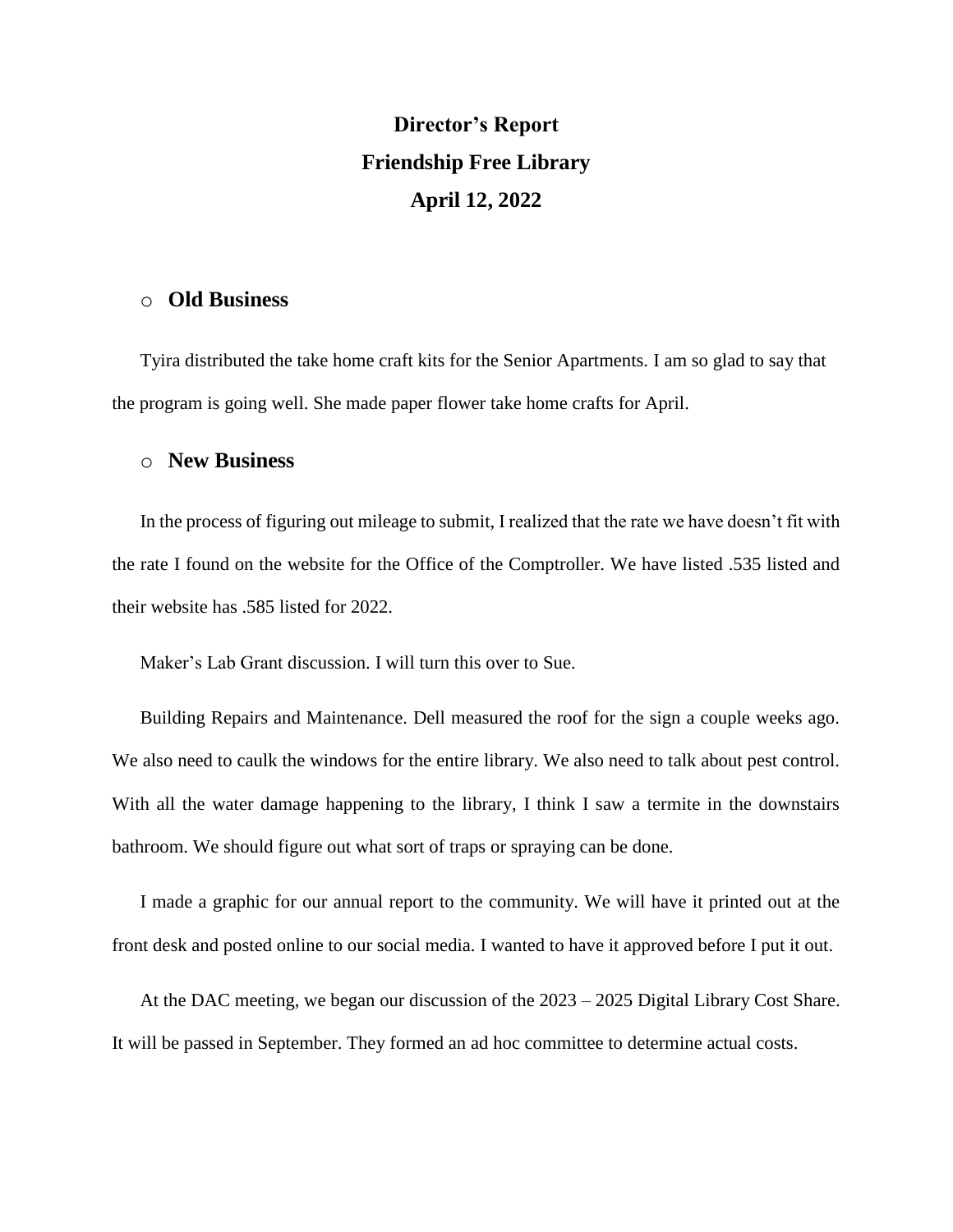We received a few boxes of masks from the county. Dee dropped them off for us. We think we can offer them to the community for crafts or have a program suggesting ideas for crafting with old masks. We could do cloth diapers, cleaning rags, etc. Tyira found someone on Pinterest who turned old masks into a wedding dress.

I finalized the Pomeroy National Register Signage grant. I received the check from them on April 2. I sent out the form to the signage company and they will deliver it in 8-12 weeks. I think we should plan a date to celebrate the sign. I will need to inform the Pomeroy Foundation of any sort of celebrations ahead of time so we should be thinking about a date that fits for all of us.

I applied to the Allegany County Area Foundation for a subscription box program grant. We were awarded \$250. We will begin this program in May and run through the end of the year.

I am working with Erika Jenns from STLS to develop a grant application to the South Central Regional Library Council to digitize our Friendship Register microfilms. It is due April 15. I talked to Mark Voorheis about the grant and I am trying to figure out if we can add paper newspapers to the list to be digitized and make copies of everything he has. I am still waiting to hear back.

Ellman Electric came on April 5 to look at the short in the children's room. They changed the bulb and gae us 3 extras.

Fillmore and Wellsville libraries are participating in a fishing rod lending program through the DEC. I am watching how they run their programs to see if it would be a good fit for Friendship. Requirements through the DEC are: being responsible for care and maintenance during the lending process, and keeping track of how many times the fishing rods were lent out. We would also need to replace any broken or missing poles.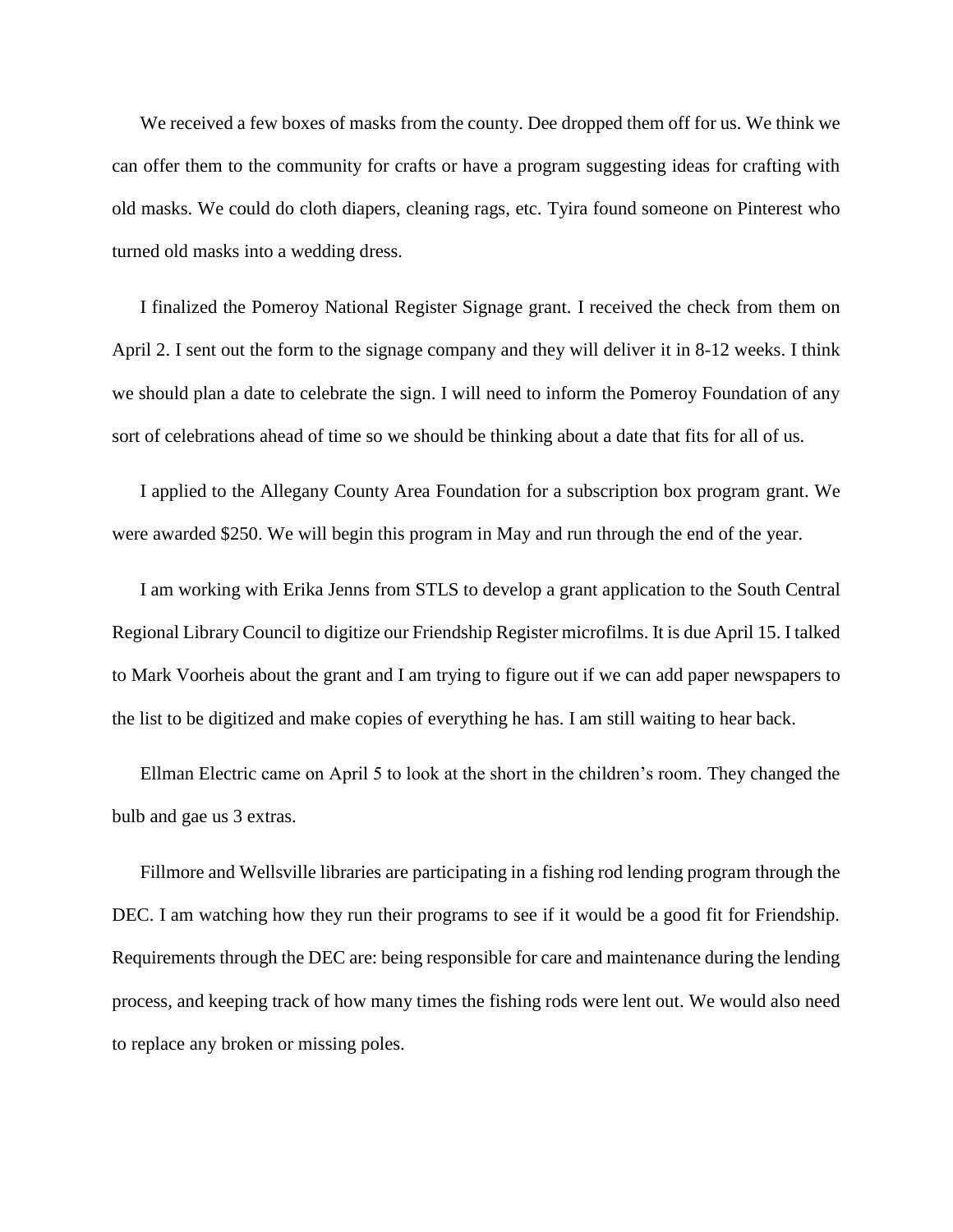I think we should move all the historical items out of the dungeon and into the Local History/Music Room. We can put them in one of the locked cabinets from the dungeon which we would move as well. I also want to set up the microfilm machine so we have a station for viewing any materials that come to our library (patrons may place holds on items).

As Sue and I were in the dungeon trying to find paperwork for a grant, we realized there is little to no organization. We would love to have some help going through boxes and putting paperwork into the filing cabinets. Or, I can come in an extra day a week to do it but I would be over my 26 hour a week limit and wanted to run that by the board first.

We should also review our bylaws as we are reviewing our policies and long-range plan this year.

Library Parade. I will turn this over to Sue since I haven't been to that event.

We are hosting a library egg search this week. Kids will search for the eggs we have hidden throughout the library. They will fill out a card and once it's full, they will get a free book. There will also be take home bags with word searches and puzzles.

I attended the awards ceremony for the ACWC grant for programming on Saturday, March 26. We were awarded additional money, so our new total is \$3000 for our summer program series.

I sent out an application to the Genesee Valley Rural Revitalization Grant to update our ADA compliance: widening the ADA access door and the downstairs bathroom door, installing new fixtures and handrails, adding a ramp to the auditorium and to the Music/Local History room. We would also replace the outside access panel.